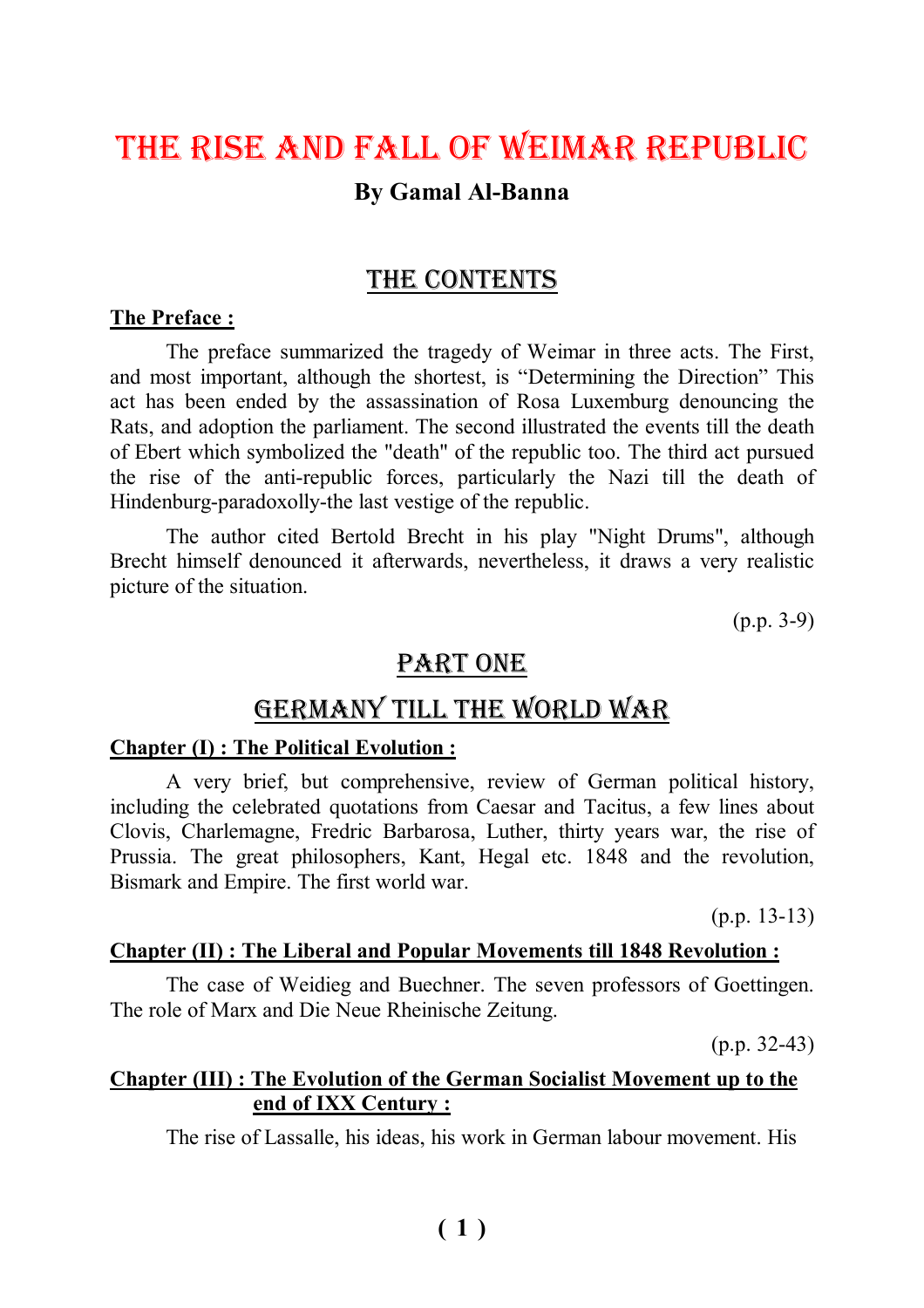communications with Marx and Bismarck. Gotha Programme, Erfurt Congress, Bernstein and the Revisionism, Rosa Luxemburg.

(p. p. 44-73)

### **Chapter (IV) : The Evolution of the German Socials Movement up to the First World War :**

Under a key idea -the conflict between the thought and the fact- the author analyses the evolution of German socialist movement. Germany was not in need to Marxism, but Marxism by its own lure captivated many thinkers and agitators, and hence, the conflict which affected deeply the political German thinking.

(p. p. 74-94)

# PART TWO

# deTerminG The direcTion

### **Chapter (V) : And So the War Began :**

The resolution of 4 August a resolution of necessity, and the Social Democratic Party had no other alternative. Opposition of War.

(p.p. 96-111)

### **Chapter (VI) : The Revolution and The Republic :**

The breakdown of the army. Spartacus letters. The Revolt of Keil Sailors. Prince Max of Baden negotiation with Wilson. Ebert took over the Government. A telephone contact with the Supreme Command.

(p.p. 112-134)

### **Chapter (VII) : Camps Polarized :**

### **(A) The Officers and Soldiers Councils :**

The officers, the elite, the disciplination, a portrait of the Junkers from "the last train from Berlin". A retreat without defeat. The soldier's councils, their attitude, they lacking political consciousness, efforts of the supreme command to dissolve the soldier's councils.

### **(B) The Bourgeoisie, The German Capitalism, the Universities :**

### **(C) The left :**

The Independent Social Democratic Party (USPD). Revolutionare Oblate. Spartakus Bund.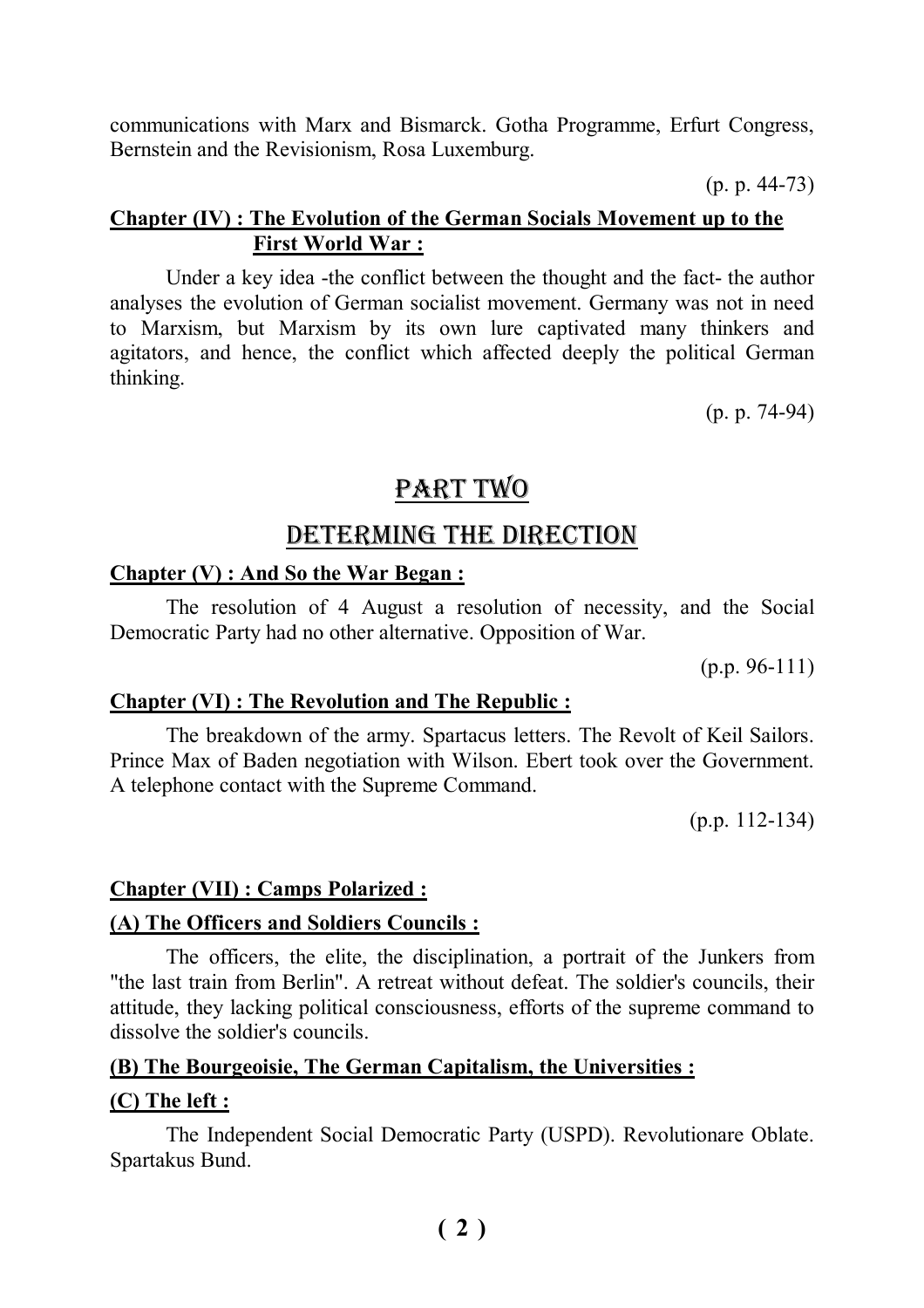Rosa Luxemburg theses and Programme in detail "The best that a Marxist thought can offer".

### **Chapter (VI) : The Clouds Encircle the Social Democratic Party :**

The evolution of the party from the days of Bebel and Leibnecht. Ebert, his background and ability as an organiser. Ebert and the independents, The Volks Beauftragten. Parliament or Rats, merits and shortage of each. Leibknecht opposition. "The National Congress 16/12-20/12 and Hamburg Points". Naval Division insurrections. Noske minister of War.

(p.p. 165-185)

### **Chapter (IX) : Spartakus Crucified Anew :**

The Freikorps, Dismissing of Emil Eichhorn. Spartakus Week Assassination of Rosa and Leibneclt : Whose Responsibility ?

(p.p. 186-202)

### **Chapter (X) : The Curious Events of Bavaria :**

About Bavaria. The spontaneity of Eisner. Tollery and Coffeehouse. Anarchist rule. The Communists. Freikorps rooted out the communists. White Terror. Munich, a nest of mutinies. The Beerhall Putsch.

(p.p. 203-212)

### **Chapter (XI) : The End of the Beginning :**

The return to the democratic-multi parties' regime. Ebert missed the opportunity. A comparison between the German November Revolution and the Russian Mars Revolution.

(p.p. 213-220)

# PART THREE

### The enTanGled march

### **Chapter (XII) : The Disastrous Versailles Treaty :**

The National Assembly erased the last line in the workers revolution and started the first in the Bourgeoisie republic. The Council of Peace. The German delegation to Paris. Clemenceau's speech "The hour has struck for the weighty settlement of our account". The horrible scene in Trianon. A scene that reverse Clausevitz famous remark "The war is a continuation of politic with other means", here, the politic is a continuation of war with other means. The bitter reaction and the perplexity. The war guilt point. The submission to the "overwhelming force, and the unheard of injustice".

(p.p. 222-240)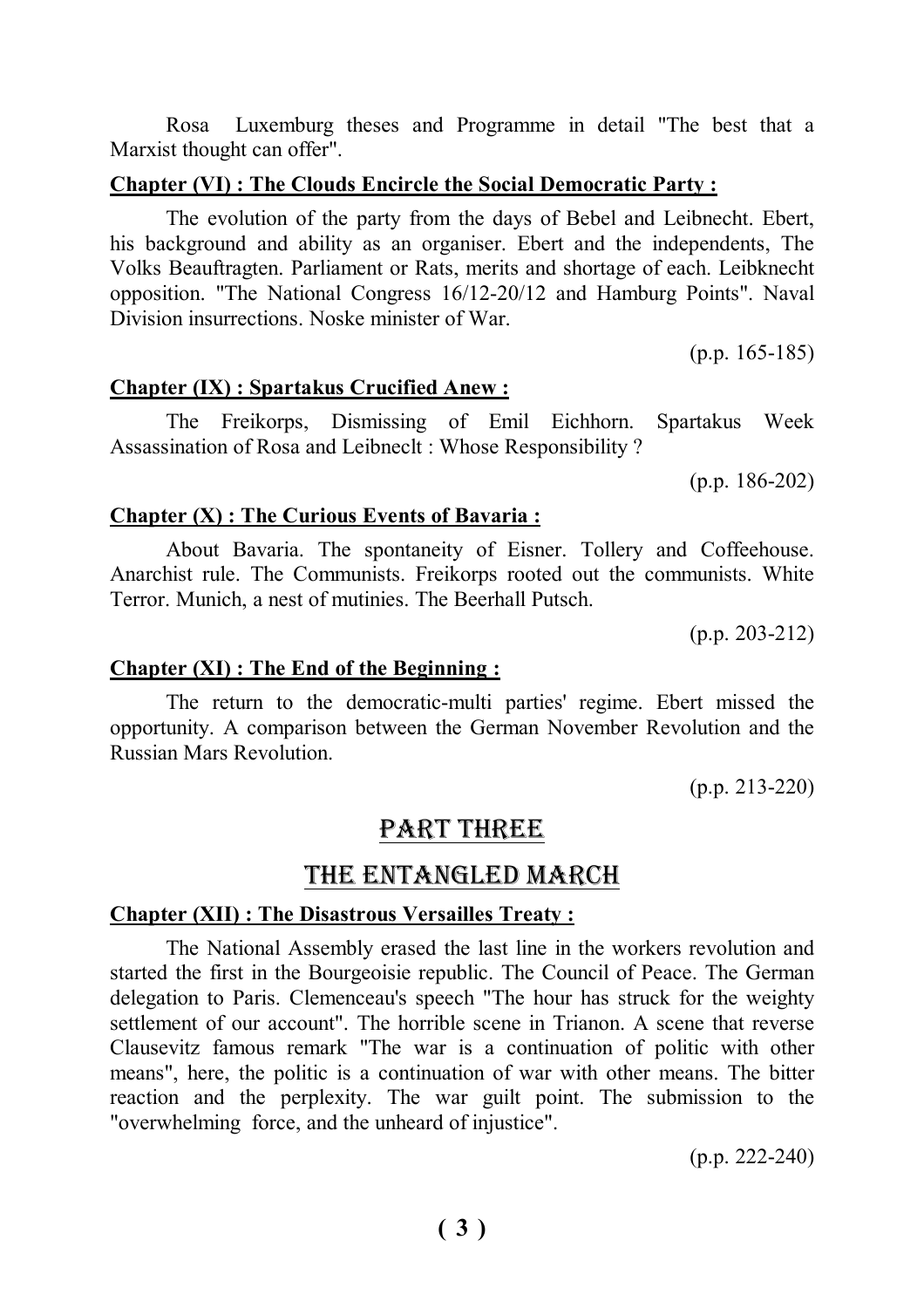#### **Chapter (XIII) : Kapp Putsch :**

The General Strike, the responsibility of Independent Social Democratic party and unions for losing a very important opportunity.

(p.p. 249-254)

#### **Chapter (XIV) : A Revolution by Correspondence :**

The Communist Party after Rosa. Leo Jagieche and Paul Levy. The U.S.P.D., accepts the 21 points of Commintern. March action. Bela Kun. Greisha telegram. October rising.

### PART FOUR

### YEARS OF CONVERSION

#### **Chapter (XV) : The Defenseless Democracy In the Enemy Camp :**

The retreat of the Social Democratic Party, Ebert Death.

(p.p. 273-289)

#### **Chapter (XVI) : The Trade Unions pay the Price :**

November agreement Socialization Commission. TENO. Stinnes and the capitalists. The relation between the unions and the party. Rosa Luxemburg in "The Mass strike, the Political Party and the Trade Unions.

(p.p. 290-310)

#### **Chapter (XVII) : Form Depression to Prosperity :**

The inflation. Stefan Zweig about the inflation. The vice. The fall of Cuno and the rise of Stresemann. policy. Hundenburg elected president.

# parT fiVe The end

### **Chapter (XVIII) : An Indian summer :**

The golden twenties. Elections of 1928 and Herman Muller. Zorgiebel and May Day Cases of corruption.

(p.p. 315-330)

### **Chapter (XIX) : The Last Parliamentarian Chancellor :**

Chancellor Bruning policy of toleration. Young Plan. Schleicher and Papen.. The rise of Hitler. Rape of Prussia. The communist party and the "social fascist". Elections of 30.

(p.p. 331-358)